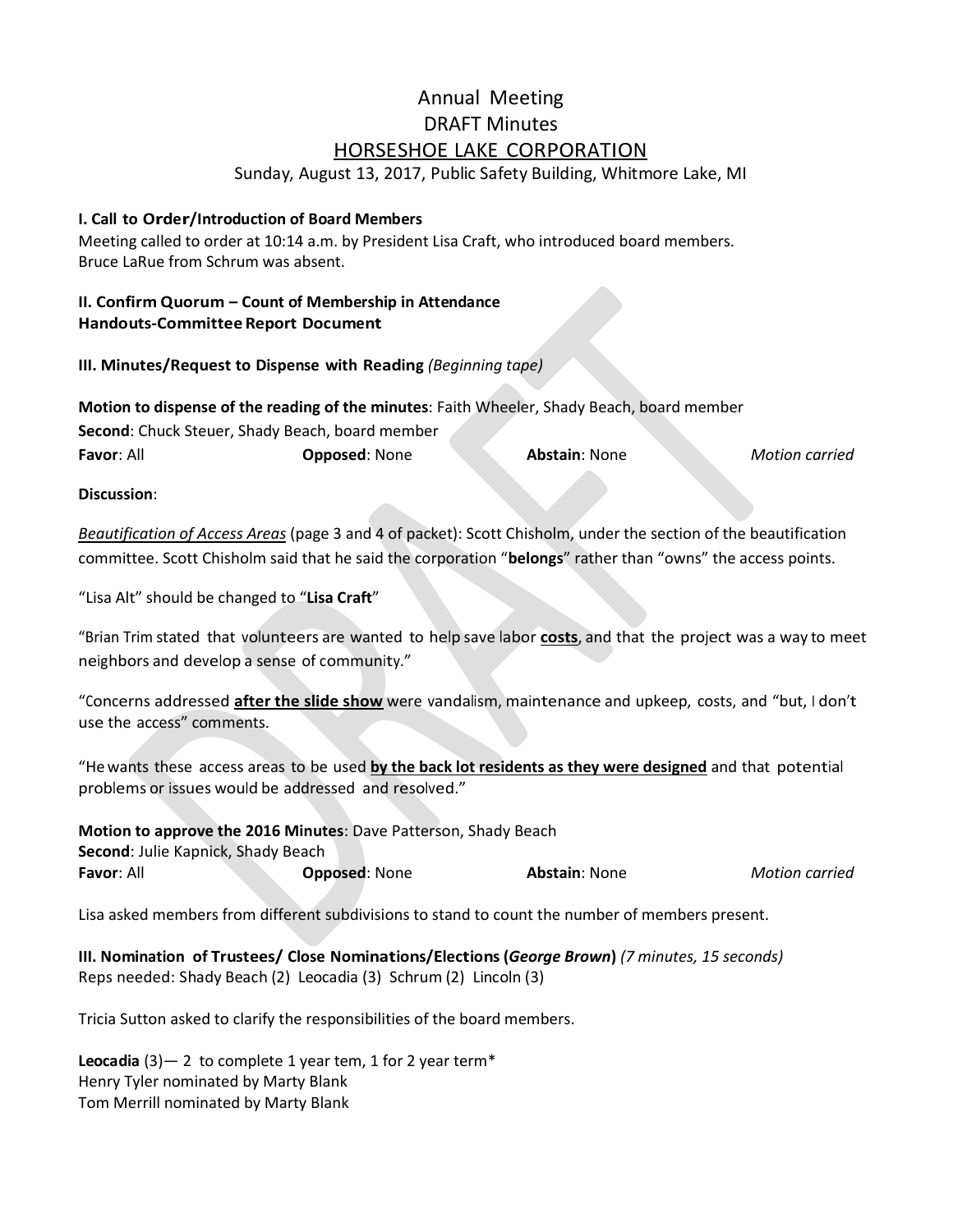Clarification: Henry and Tom were appointed, and needed to be nominated and elected for the remainder of their term; Marty Blank took one year term

**Motion for a unanimous ballot:** Darlene ?? **Second:** Marty Blank

**Motion to close nomination:** Marty Blank **Second**: Henry Tyler

| Favor: All                                                                                   | <b>Opposed: None</b>                                                                                                                                                                 | <b>Abstain: None</b> | <b>Motion carried</b> |
|----------------------------------------------------------------------------------------------|--------------------------------------------------------------------------------------------------------------------------------------------------------------------------------------|----------------------|-----------------------|
| Two year term<br>Henry Tyler nominated Marty Blank<br>Susan Bolla nominated by Richard Bolla |                                                                                                                                                                                      |                      |                       |
| <b>Second: Tom Merrill</b>                                                                   | Motion to close nomination and accept ballots: Marty Blank                                                                                                                           |                      |                       |
| Favor: All                                                                                   | <b>Opposed: None</b>                                                                                                                                                                 | <b>Abstain: None</b> | <b>Motion carried</b> |
| Schrum (2)<br><b>Second: Brian Trim</b>                                                      | Brian Trim nominated Bruce LaRue, Lynn Lymann seconded<br>Lynn Lymann nominated Brian Trim, Kevin Quinn seconded<br>Motion to close nomination and accept ballots: Lynn Lymann       |                      |                       |
| Favor: All                                                                                   | <b>Opposed: None</b>                                                                                                                                                                 | <b>Abstain:</b>      | <b>Motion carried</b> |
| Lincoln (3), one year term, two two year terms<br>One year term:<br>Second: Frank Buccina    | Ken Johnson nominated Joe Bennett, Carl Kayden seconded<br>Motion to close nomination and accept ballots: Kevin Lewis                                                                |                      |                       |
| Favor: All                                                                                   | <b>Opposed: None</b>                                                                                                                                                                 | <b>Abstain: None</b> | <b>Motion carried</b> |
| Two year term:                                                                               |                                                                                                                                                                                      |                      |                       |
|                                                                                              | Dawn Clancey nominated Ann Kennedy, Scott Chisholm seconded<br>Mark Caples nominated Mark Caples, Ann Kennedy seconded<br>Mark Caples nominated Scott Chisholm, Kevin Lewis seconded |                      |                       |
| Second: Dawn Clancey                                                                         | Motion to close nomination and accept ballots: Kevin Lewis                                                                                                                           |                      |                       |
| Favor: All                                                                                   | <b>Opposed: None</b>                                                                                                                                                                 | <b>Abstain: None</b> | <b>Motion carried</b> |
| Shady Beach (2), two year terms                                                              |                                                                                                                                                                                      |                      |                       |

Faith Wheeler nominated Julie Kapnick, Renee Mulcrone seconded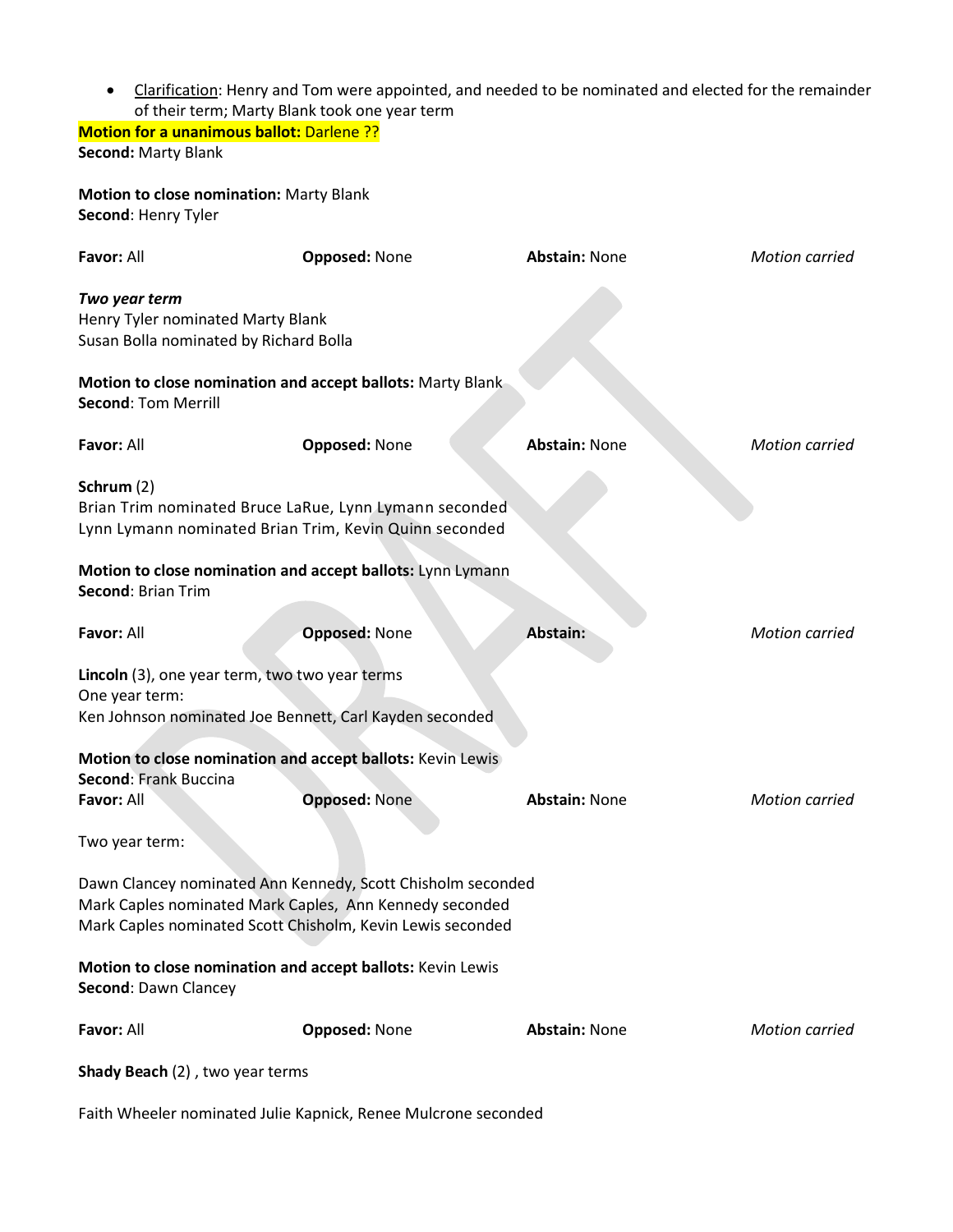Faith Wheeler nominated Chuck Steur, Renee Mulcrone seconded Ann Petersberger nominated Ken Petersburger, Renee Mulcrone seconded

## **Motion to close nomination and accept ballots:** Faith Wheeler

| <b>Second: Michelle Mitchell</b> |                      |                      |                       |
|----------------------------------|----------------------|----------------------|-----------------------|
| <b>Favor: All</b>                | <b>Opposed: None</b> | <b>Abstain: None</b> | <b>Motion carried</b> |

## **V. President's Report: Overview of this past year** *(39 minutes)*

Lisa encouraged members to join committees and engage in the board.

- Schrum bridge was payed off and was under budget
- Capitol improvements: Boat launch and beautification will be discussed this meeting
- By-laws need to be updated (1970s first adopted), road maintenance, keyholing issues and emergency spending issues
- Trash hauling we're trying to have one trash hauler to save the roads (and trash hauling)
	- o There were complaints about the speed of the garbage company. Scott Chisholm said he will call GFL; it was suggested to get the truck number and call the company
	- o Someone asked about rates; senior citizens get an additional 10% off
	- o They have provided free services at accesses for us
- Flagging for no wake zone is very important to pay attention. Yellow flag is no swimming, red flag is high water
- HLC has six committees and Lisa encouraged members to join them:
	- o Lake committee
	- o Boating Committee
	- o Property Committee
	- o Road Committee
	- o Operations and Government

# **VI. Treasurer's Report (Cynthia Given and Faith Wheeler)** *(48 minutes)*

- **a) Current State of HLC Finances**
- **b) Collection of Delinquent Accounts**

# **c) Presentation of 2017-2018 Annual Budget**

Treasurer Faith Wheeler and Bookkeeper Cynthia Given presented the report of the treasury and its comparison to the previous year and budget. Cynthia walked the membership through the budget numbers. Highlights:

- Each road committee is getting their individual funds; a new column is being added to possibly consolidate funds in the future (by-law discussion later) (these funds restricted)
	- o Approximately \$20K will be split in the subs
- Weed assessements (restricted funds) are voted on by the board each year (line 66); these are being kept the same
- Delinquency collection has increased
- Lawn care fees have increased slightly
- Tree removal services have increased
- Boat launch/gate keys changeover increased
- Improvements on capitol operations will have to come out of line 106 and 107
- Schrum bridge was paid off early and saved \$1,043.67

## *Questions were answered by Cynthia Given*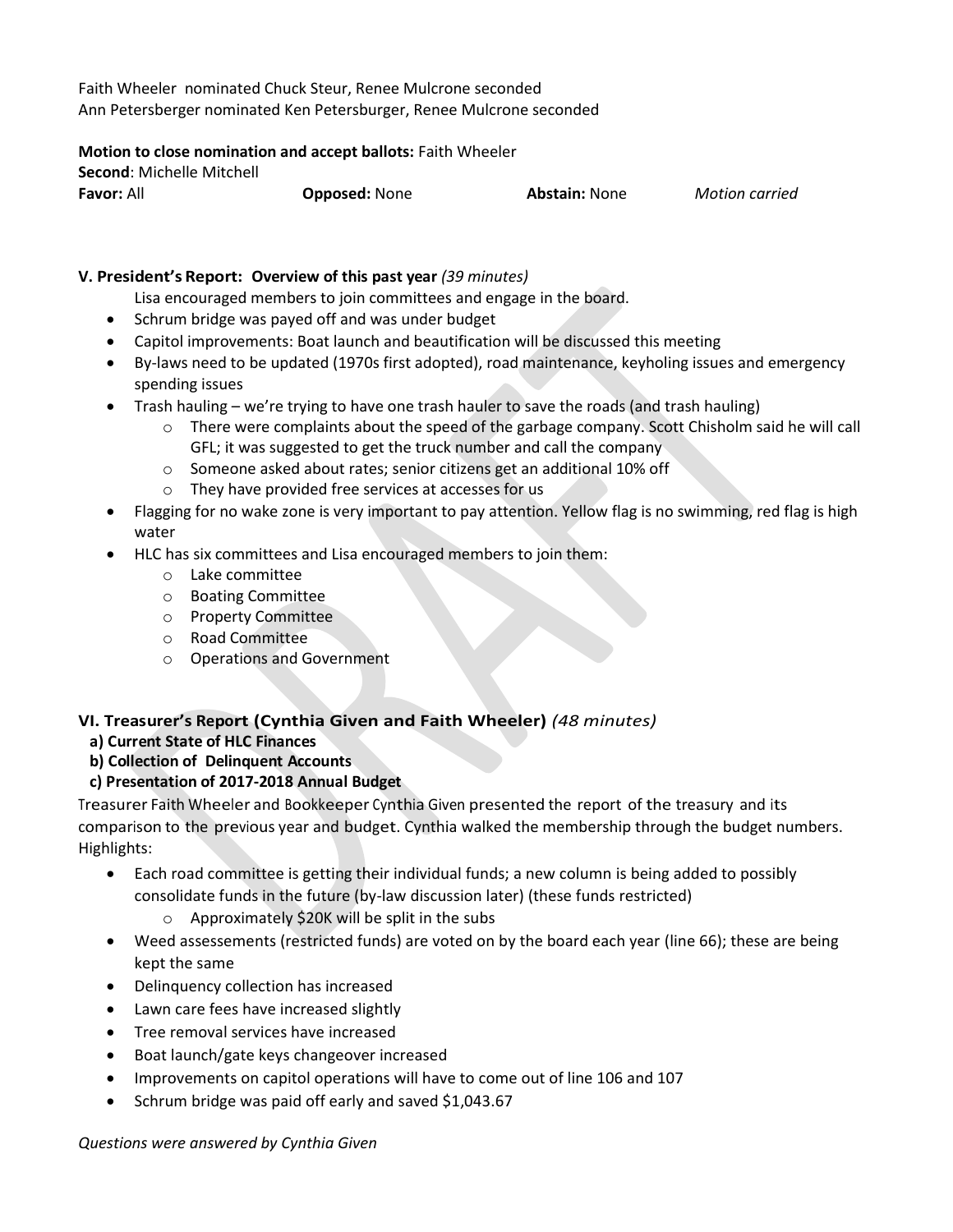There is approximately 19% of households that are delinquent in dues. Foreclosures by Washtenaw County cannot collect delinquent dues. We are able to collect dues by using liens during sales and at least one situation in bankruptcy court.

## **Motion to accept and approve the treasurer's report:** Kevin Lewis, Lincoln

**Second:** Tony Buccina, Lincoln

| Favor: Majority | <b>Opposed: None</b> | <b>Abstain: 2</b> | Motion carried |
|-----------------|----------------------|-------------------|----------------|
|-----------------|----------------------|-------------------|----------------|

**VII. Approval of expenditures over \$750, needed approval by membership** *(1 hour, 13 minutes)* **These include:**

- Corporation clerk, \$1500
- Bookkeeper, \$2000
- Lawn service, \$2500
- Insurance, \$2250
- Legal fees, \$1250
- Tree removal, \$1000

Kevin Lewis, Lincoln, asked about legal fees with keyholing. Cynthia and Lisa said they try to do a lot of research prior to asking attorneys for their opinion.

## **Motion to accept and approve the treasurer's report:** Kevin Lewis, Lincoln

**Second:** Julie Kapnick, Shady Beach

**Favor:** Majority **Opposed:** None **Abstain:** None *Motion carried*

**VIII. Presentation of Capital Expenditure Projects and Updates**

**a) Boat launch repair and replacement (Scott Chisholm)** *(1 hour, 16 minutes)*

Scott Chisholm explained the problems increased gate size, improving road bed, tree removal and moving a post over to make things easier. Scott asked that people not powerload their boats (prop wash deteriorates the ramp). Other ways the ramp can be improved:

- PROJECT IDEA #1: Fill in the ramp beyond the end of the existing concrete ramp to prevent boat trailers from "dropping off a cliff" and damaging the trailer or boat, as well as, creating "ramps" or "curbs" at the sides of the existing ramp, thus preventing the same. A permit has been submitted to the MDNR to replace the limestone. Estimate: \$2750
- PROJECT IDEA #2: Adding to the existing concrete ramp to make a straight run into the lake and widen it has been suggested. Estimate: \$18,000 plus a DEQ permit. This
- PROJECT IDEA #3: Completely removing and rebuilding the ramp area to double the size of the current ramp, creating a straight run and widening the ramp. Estimate: \$5500 plus

Brian Trim (Schrum, board member) suggested doing project 1 and seeing if that improves things. Another member asked how long the limestone would last. Scott said approximately five years. Marty Blank (Leocadia, board member) explained the presentation of these projects was to see what the membership felt about major improvements, which would need a special assessment. Michelle Mitchell (Shady Beach) said she didn't think the boat launch was that bad. Tony Buccina (Lincoln) felt improvements could be made now. Scott said 51% membership approval would needed for major projects. Andrew Reed (Lincoln) said a dock would help. Scott said a dock is available, but has not been put in place. Dave Patterson (Shady Beach) said he has a problem launching his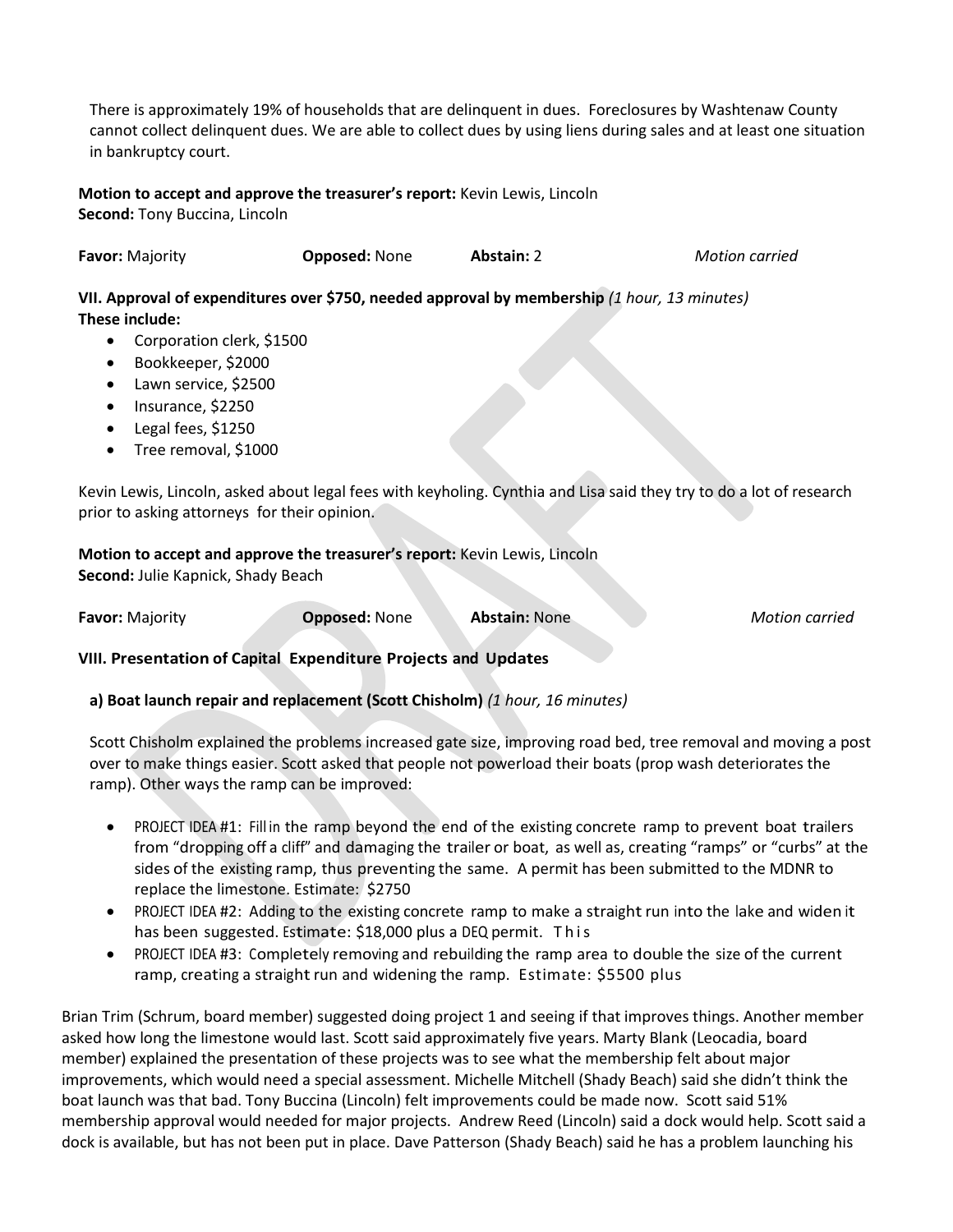boat and limestone would help. Kim Willis (Shady Beach) said a dock would help. Ken Petersburger (Shady Beach) said marking the ramp would help.

**Motion to end discussion and approve \$2750 for limestone improvements:** Marty Blank, Leocadia and board member

**Second:** Michelle Mitchell, Shady Beach

**Favor:** Majority **Opposed:** One **Abstain:** None *Motion carried*

# **b) Beautification committee (Brian Trim)** *(1 hour, 31 minutes)*

Brian presented a slide show of the beautification work and read the names of all the people who helped. Projects completed included:

- Street posts repainted
- Manufacturing and installation of flower basket hangers
- Installation of 69 flower baskets
- Assembly and installation of picnic benches and bar-b-q pits
- **•** Installation of flower beds

57 volunteers took care of the flower baskets.

Sandi and Scott Bodi (Shady Beach) sent a letter to commend the projects, which Lisa read.

\$330 was spent for the flower baskets

\$2700 total was spent

Terri Hassan (Shady Beach) wanted to know what was going to be done with the picnic tables and swings over the winter. Brian said they would be stored under tarps. Brian thought scouts or hired help could help to keep up the baskets.

Marty Blank (Leocadia, board member) said some discussion at board meetings suggested doing the baskets at the perimeter. Renee Mulcrone (Shady Beach, board member) said the vote is mainly on the money and said the committees would be great for discussion on the specifics and the baskets. Kim Willis (Shady Beach) said it looks the neighborhoods more welcoming, and said perennials might be a better option. Kevin Lewis (Lincoln) congratulated Brian on the work and thought the baskets should be unified rather than individualized. Julie Kapnick (Shady Beach) said she didn't think the grill was being used by HLC members, but was attracting others from outside the neighborhood. Danielle Reed (Lincoln) asked about people using access points in other subs. Brian said you are only to use your subs. She wondered about "No Trespassing" signs now out near access points. David Ve (Shady Beach) was concerned about the hot coals from the grills. Brian said signage was needed for the grills. Marty Blank (Leocadia, board member) said the boat launch is the only point everyone throughout the corporation can use. Mark Caples (Lincoln, board member) thanked membership for their comments. Jackie ??? (?????) suggested having conversations on social media (Nextdoor.com). Henry Tyler (Leocadia, board member) suggested putting information on the official HLC web site.

Brian presented next year's ideas, including putting a sign on the boat launch, and clearing brush on Leocadia for a footbridge.

**IX. Approval of Capital Expenditure Expected to Exceed \$750 a) Boat Launch Project ~ \$2,700**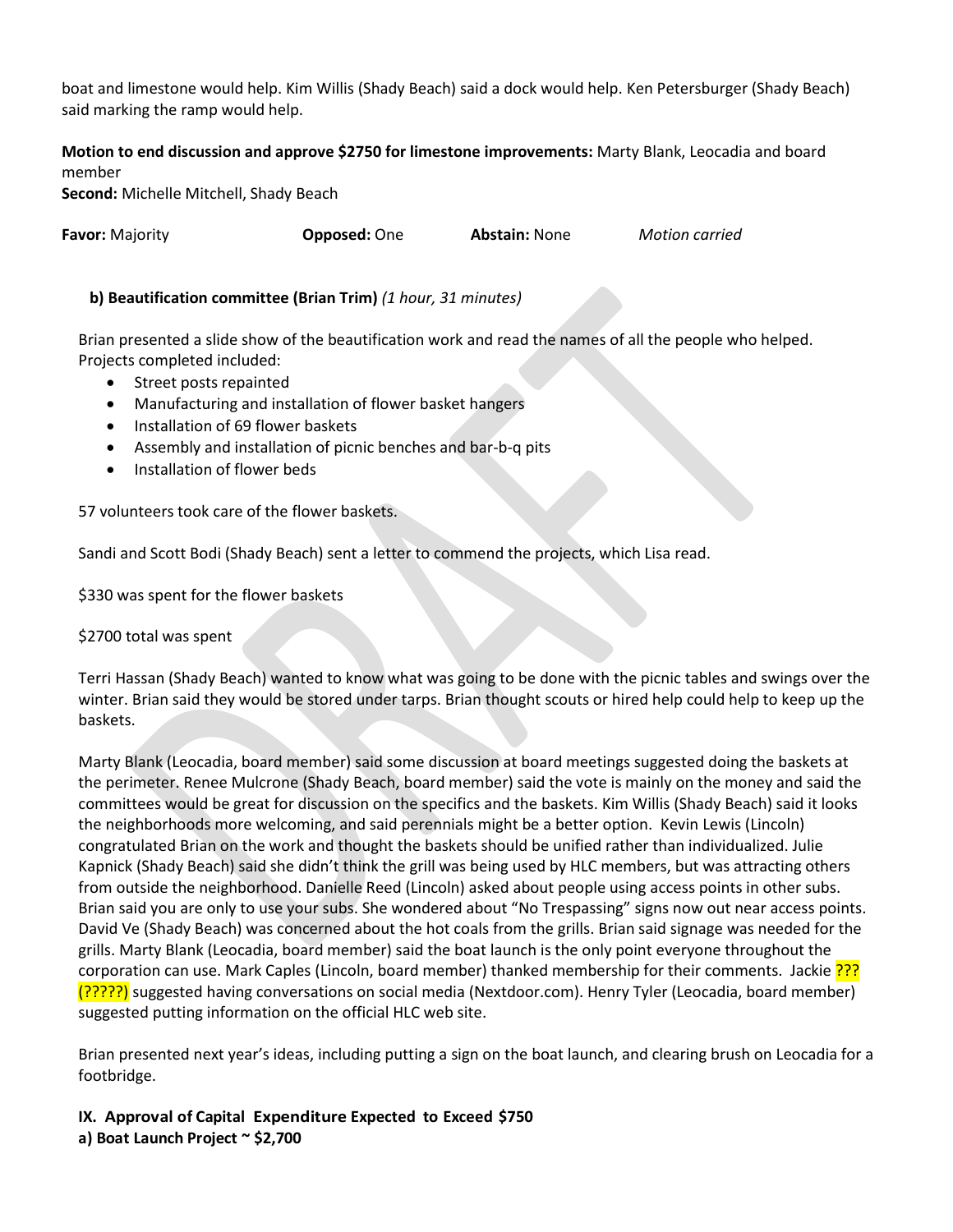See above

## **b) Beautification Project ~ Project A \$1,750, Project B \$3,000**

Costs needed for approval for 2017-2018:

Project A: Shrum, Shady Beach and Lincoln; wooden signs for boat launch, \$1746.97 Project B: Leocadia Park footbridge and grill, \$3009.99

#### **Motion to approve Project A and table Project B**: Kevin Lewis, Lincoln

**Second:** Ann Kennedy, Schrum

Marty Blank (Leocadia, board member) pointed out the signage costs for the boat launch which is used by the entire corporation.

| Favor: 20 | Opposed: 4 | Abstain: 7 | Motion |
|-----------|------------|------------|--------|
| carried   |            |            |        |

## **X. Reports from Committees** *(2 hours, 20 minutes)*

## **a) Lake Committee**

Kevin Lewis (Lincoln) asked about weed treatment in the lake. Marty Blank (Leocadia, board member) suggested giving feedback to individual sub reps or coming to meetings, otherwise they don't know about the condition of the lake.

## **b) Road Committee Reports from Subs**

## **XI. Business Items to be Discussed with Membership** *(2 hours, 22 minutes)*

## **a) Bylaws Changes to be Considered**

 **Road Maintenance** – Road committees each have their own bank accounts, dues, etc. Lawyer discussions have shown that HLC has jurisdiction over all the roads so the bylaw is to consolidate the road maintenance into one account. Ken Johnson (Lincoln) said that road maintenance could be put on our tax bill.

 **Keyholing –** This is creating access on the lake to a large number of people. By-laws and township approval are needed to support this.

 **Emergency Spending** Reserve – this is needed in case of emergency, e.g. a storm where trees need to be cleared. No more than \$750 can be spent without going to the membership.

These will be mailed ballots to the membership, with pros and cons proposed.

## **b) Tax Sale Properties & Wetland Protection** *(2 hours, 29 minutes)*

Wetland areas could be purchased to help buffer flooding. If the properties are delinquent (dues) they can be donated to us. Taxes would be paid but these could be lowered.

## **XII. Member Questions/Comments/Concerns** *(2 hours, 35 minutes)*

## **MDOT – US 23 construction**

## *Tabled due to time*

**Fireworks –** Whoever is shooting off fireworks at access points are responsible. The access is also closed at 10 o'clock, as per HLC by-laws. A letter from the lawyer will be posted on the web site.

## **XIII. Trustee Election Results** *(2 hours, 39 minutes)*

**Leocadia:**  One year: Henry Tyler

Tom Merrill